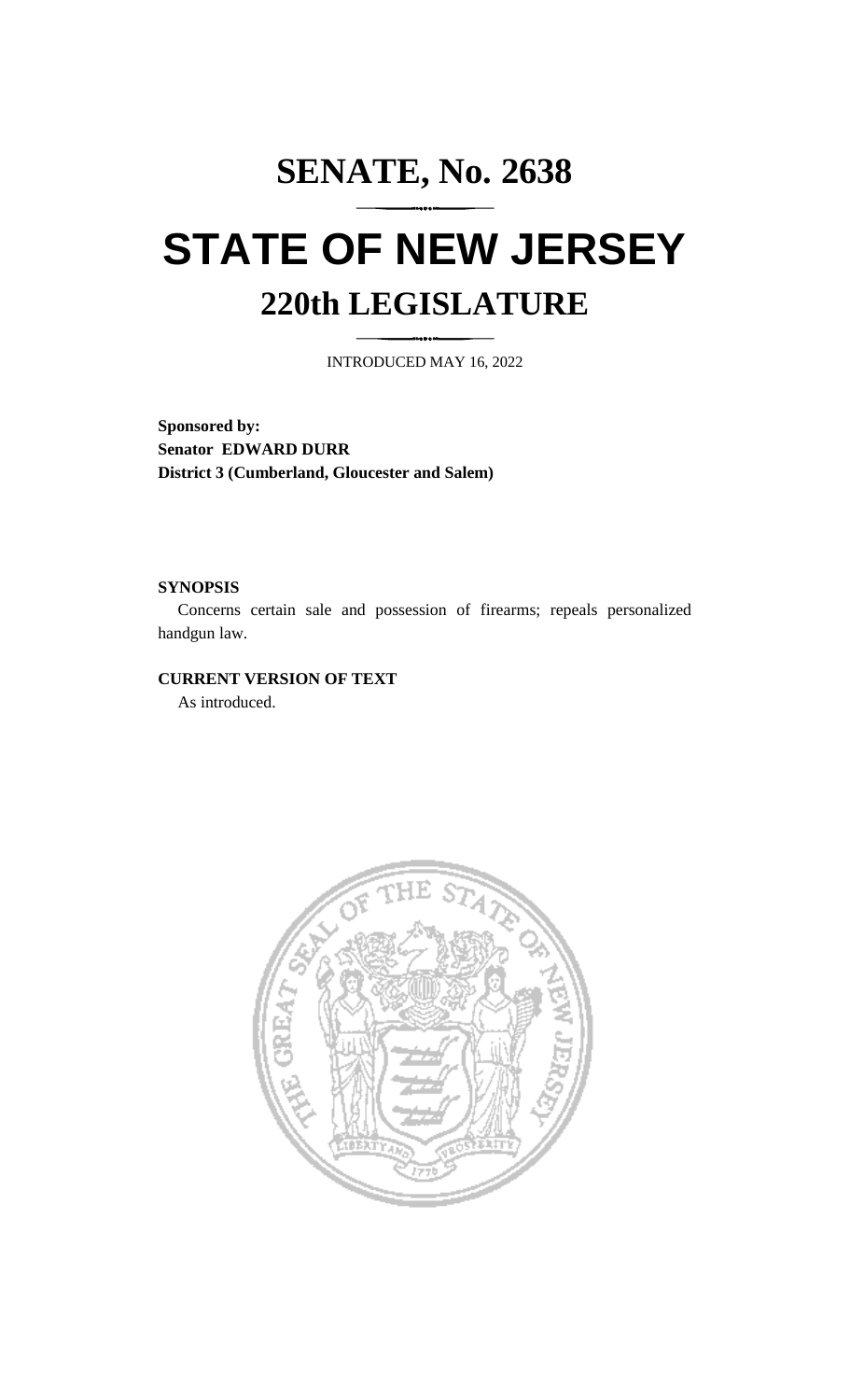# **S2638** DURR

 **AN ACT** concerning firearms and amending, supplementing, and repealing various parts of the statutory law **BE IT ENACTED** *by the Senate and General Assembly of the State of New Jersey:* 1. (New section) A person licensed or registered as a manufacturer, wholesale dealer of firearms, retail dealer of firearms, or an agent or employee of a manufacturer, wholesale, or retail dealer of firearms acting in the course of the person's employment shall be permitted to sell, assign or otherwise transfer any new semi-automatic handgun regardless of whether the handgun is equipped with microstamping technology that imprints an alpha-numeric or geometric code on the cartridge case when the semi-automatic handgun is fired that identifies the make, model, and serial number of the handgun. 2. (New section) A person shall not be required to obtain a firearm liability insurance policy in order to possess a firearm lawfully in this State. 22 3. N.J.S.2C:39-1 is amended to read as follows: 2C:39-1. Definitions. The following definitions apply to this chapter and to chapter 58: a. "Antique firearm" means any rifle or shotgun and "antique cannon" means a destructive device defined in paragraph (3) of subsection c. of this section, if the rifle, shotgun or destructive device, as the case may be, is incapable of being fired or discharged, or which does not fire fixed ammunition, regardless of date of manufacture, or was manufactured before 1898 for which cartridge ammunition is not commercially available, and is possessed as a curiosity or ornament or for its historical significance or value. b. "Deface" means to remove, deface, cover, alter or destroy the name of the maker, model designation, manufacturer's serial number or any other distinguishing identification mark or number on any firearm. c. "Destructive device" means any device, instrument or object designed to explode or produce uncontrolled combustion, including (1) any explosive or incendiary bomb, mine or grenade; (2) any rocket having a propellant charge of more than four ounces or any missile having an explosive or incendiary charge of more than one- quarter of an ounce; (3) any weapon capable of firing a projectile of a caliber greater than 60 caliber, except a shotgun or shotgun ammunition generally recognized as suitable for sporting purposes; (4) any Molotov cocktail or other device consisting of a breakable

**EXPLANATION – Matter enclosed in bold-faced brackets [thus] in the above bill is not enacted and is intended to be omitted in the law.**

**Matter underlined thus is new matter.**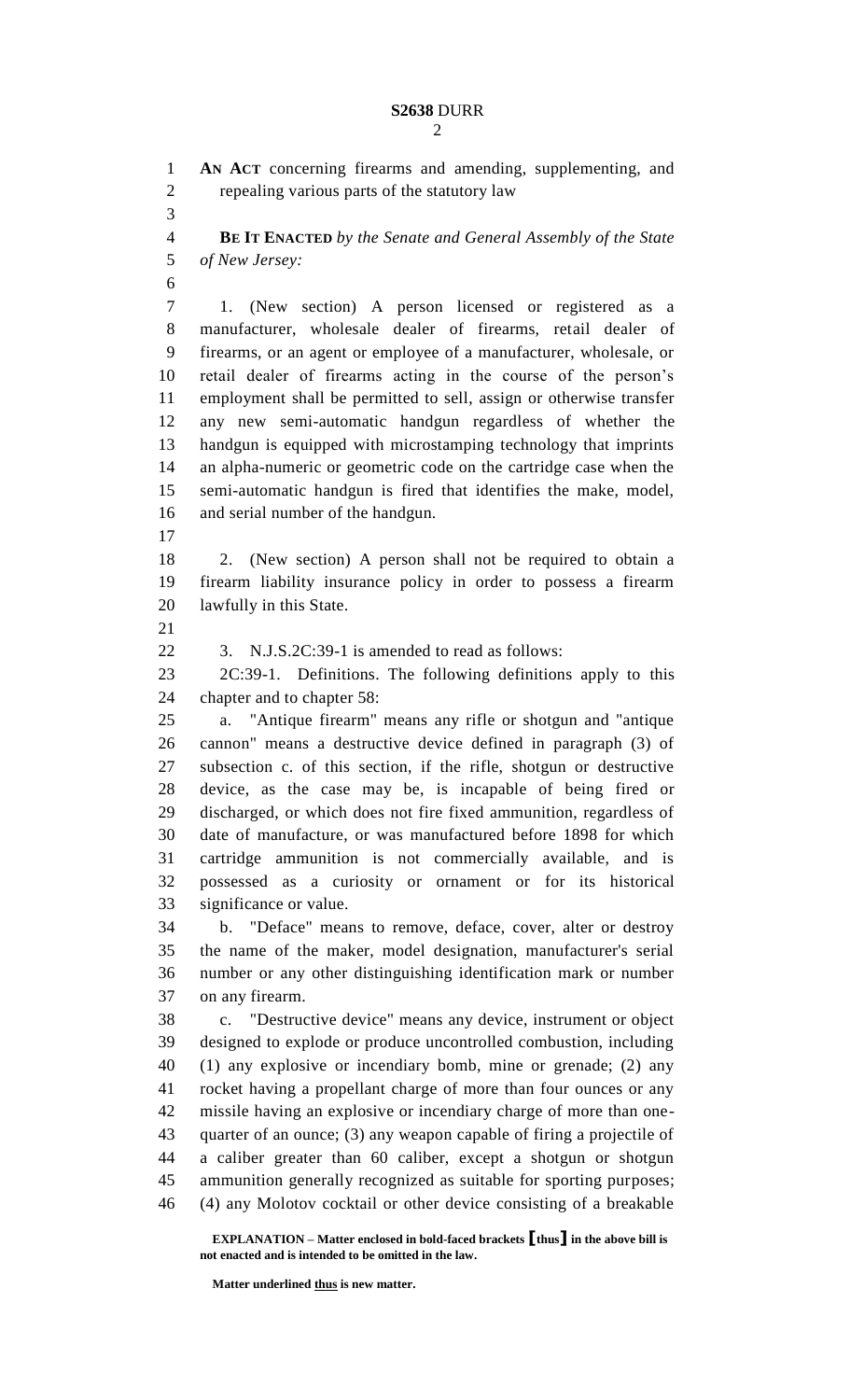container containing flammable liquid and having a wick or similar device capable of being ignited. The term does not include any device manufactured for the purpose of illumination, distress signaling, line-throwing, safety or similar purposes.

 d. "Dispose of" means to give, give away, lease, loan, keep for sale, offer, offer for sale, sell, transfer, or otherwise transfer possession.

 e. "Explosive" means any chemical compound or mixture that is commonly used or is possessed for the purpose of producing an explosion and which contains any oxidizing and combustible materials or other ingredients in such proportions, quantities or packing that an ignition by fire, by friction, by concussion or by detonation of any part of the compound or mixture may cause such a sudden generation of highly heated gases that the resultant gaseous pressures are capable of producing destructive effects on contiguous objects. The term shall not include small arms ammunition, or explosives in the form prescribed by the official United States Pharmacopoeia.

 f. "Firearm" means any handgun, rifle, shotgun, machine gun, automatic or semi-automatic rifle, or any gun, device or instrument in the nature of a weapon from which may be fired or ejected any solid projectable ball, slug, pellet, missile or bullet, or any gas, vapor or other noxious thing, by means of a cartridge or shell or by the action of an explosive or the igniting of flammable or explosive substances. It shall also include, without limitation, any firearm which is in the nature of an air gun, spring gun or pistol or other weapon of a similar nature in which the propelling force is a spring, elastic band, carbon dioxide, compressed or other gas or vapor, air or compressed air, or is ignited by compressed air, and ejecting a bullet or missile smaller than three-eighths of an inch in diameter, with sufficient force to injure a person.

 g. "Firearm silencer" means any instrument, attachment, weapon or appliance for causing the firing of any gun, revolver, pistol or other firearm to be silent, or intended to lessen or muffle the noise of the firing of any gun, revolver, pistol or other firearm.

 h. "Gravity knife" means any knife which has a blade which is released from the handle or sheath thereof by the force of gravity or the application of centrifugal force.

 i. "Machine gun" means any firearm, mechanism or instrument not requiring that the trigger be pressed for each shot and having a reservoir, belt or other means of storing and carrying ammunition which can be loaded into the firearm, mechanism or instrument and fired therefrom. A machine gun also shall include, without limitation, any firearm with a trigger crank attached.

 j. "Manufacturer" means any person who receives or obtains raw materials or parts and processes them into firearms or finished parts of firearms, except a person who exclusively processes grips, stocks and other nonmetal parts of firearms. The term does not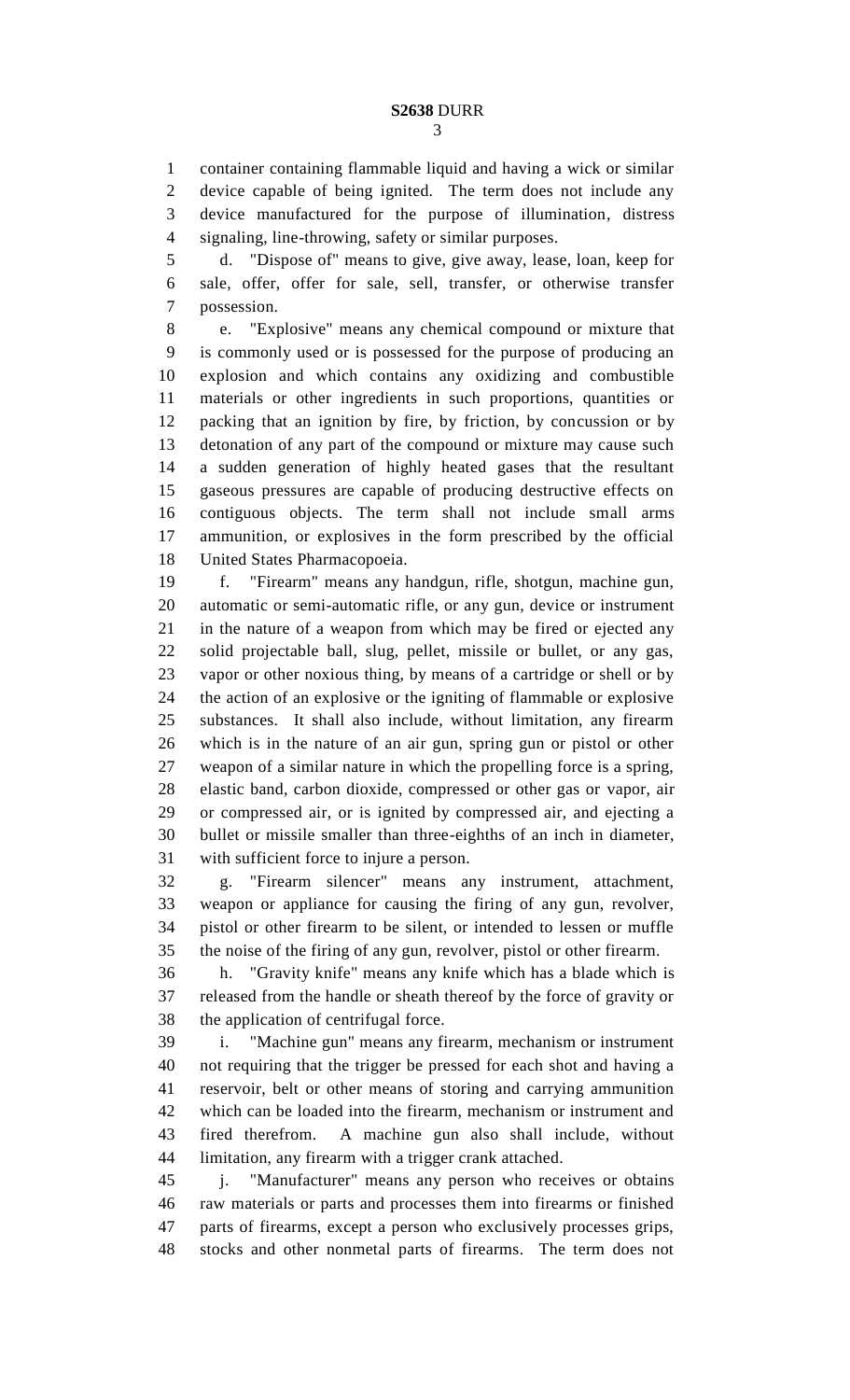include a person who repairs existing firearms or receives new and used raw materials or parts solely for the repair of existing firearms.

 k. "Handgun" means any pistol, revolver or other firearm originally designed or manufactured to be fired by the use of a single hand.

 l. "Retail dealer" means any person including a gunsmith, except a manufacturer or a wholesale dealer, who sells, transfers or assigns for a fee or profit any firearm or parts of firearms or ammunition which he has purchased or obtained with the intention, or for the purpose, of reselling or reassigning to persons who are reasonably understood to be the ultimate consumers, and includes any person who is engaged in the business of repairing firearms or who sells any firearm to satisfy a debt secured by the pledge of a firearm.

 m. "Rifle" means any firearm designed to be fired from the shoulder and using the energy of the explosive in a fixed metallic cartridge to fire a single projectile through a rifled bore for each single pull of the trigger.

 n. "Shotgun" means any firearm designed to be fired from the shoulder and using the energy of the explosive in a fixed shotgun shell to fire through a smooth bore either a number of ball shots or a single projectile for each pull of the trigger, or any firearm designed to be fired from the shoulder which does not fire fixed ammunition.

 o. "Sawed-off shotgun" means any shotgun having a barrel or barrels of less than 18 inches in length measured from the breech to the muzzle, or a rifle having a barrel or barrels of less than 16 inches in length measured from the breech to the muzzle, or any firearm made from a rifle or a shotgun, whether by alteration, or otherwise, if such firearm as modified has an overall length of less than 26 inches.

 p. "Switchblade knife" means any knife or similar device which has a blade which opens automatically by hand pressure applied to a button, spring or other device in the handle of the knife. q. "Superintendent" means the Superintendent of the State Police.

 r. "Weapon" means anything readily capable of lethal use or of inflicting serious bodily injury. The term includes, but is not limited to, all (1) firearms, even though not loaded or lacking a clip or other component to render them immediately operable; (2) components which can be readily assembled into a weapon; (3) gravity knives, switchblade knives, daggers, dirks, stilettos, or other dangerous knives, billies, blackjacks, bludgeons, metal knuckles, sandclubs, slingshots, cesti or similar leather bands studded with metal filings or razor blades imbedded in wood; and (4) stun guns; and any weapon or other device which projects, releases, or emits tear gas or any other substance intended to produce temporary physical discomfort or permanent injury through being vaporized or otherwise dispensed in the air.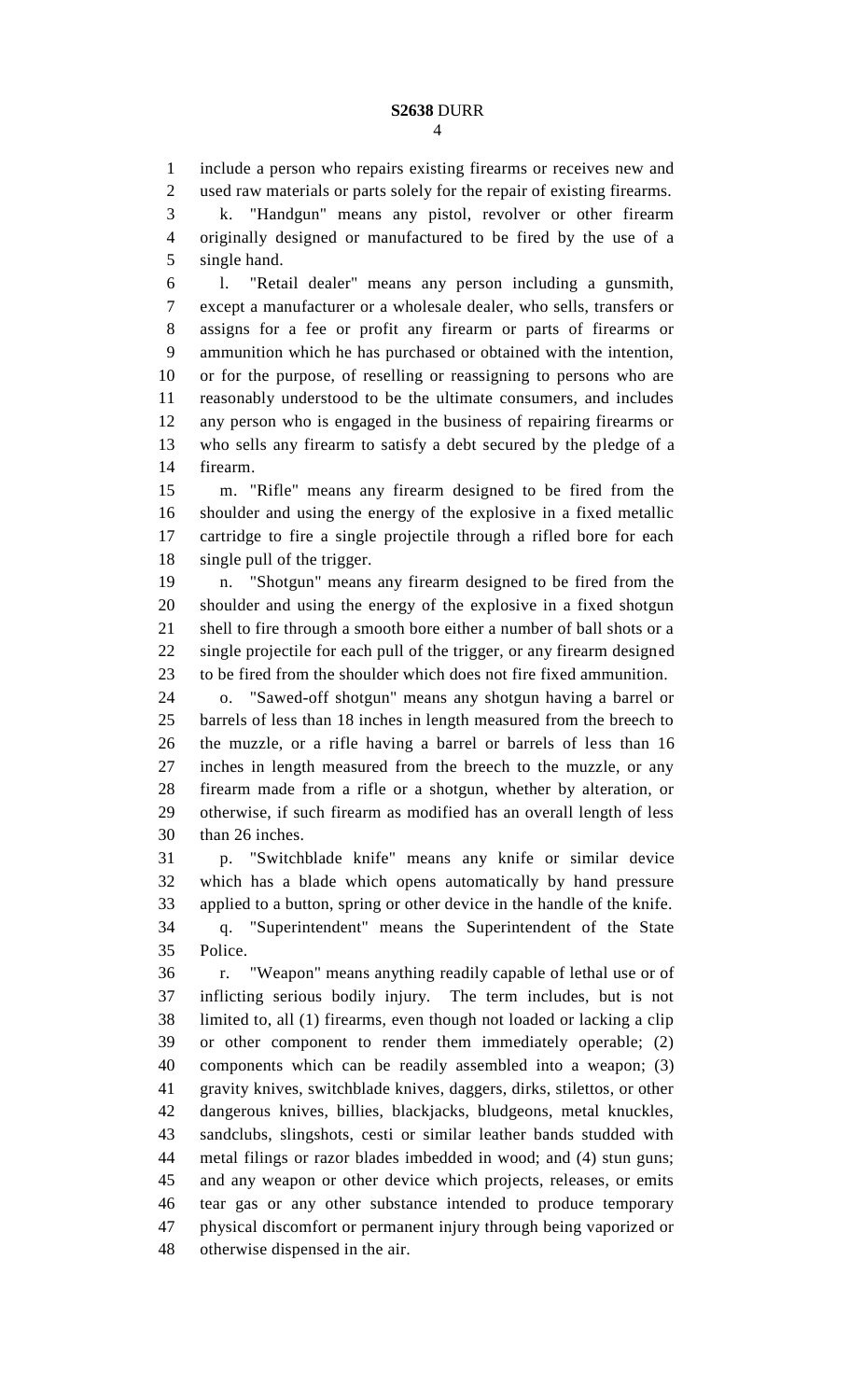s. "Wholesale dealer" means any person, except a manufacturer, who sells, transfers, or assigns firearms, or parts of firearms, to persons who are reasonably understood not to be the ultimate consumers, and includes persons who receive finished parts of firearms and assemble them into completed or partially completed firearms, in furtherance of such purpose, except that it shall not include those persons dealing exclusively in grips, stocks and other nonmetal parts of firearms. t. "Stun gun" means any weapon or other device which emits an electrical charge or current intended to temporarily or permanently disable a person. u. "Ballistic knife" means any weapon or other device capable of lethal use and which can propel a knife blade. v. "Imitation firearm" means an object or device reasonably capable of being mistaken for a firearm. w. "Assault firearm" means: (1) The following firearms: Algimec AGM1 type Any shotgun with a revolving cylinder such as the "Street Sweeper" or "Striker 12" Armalite AR-180 type Australian Automatic Arms SAR Avtomat Kalashnikov type semi-automatic firearms Beretta AR-70 and BM59 semi-automatic firearms Bushmaster Assault Rifle Calico M-900 Assault carbine and M-900 CETME G3 Chartered Industries of Singapore SR-88 type 29 Colt AR-15 and CAR-15 series Daewoo K-1, K-2, Max 1 and Max 2, AR 100 types Demro TAC-1 carbine type Encom MP-9 and MP-45 carbine types FAMAS MAS223 types FN-FAL, FN-LAR, or FN-FNC type semi-automatic firearms Franchi SPAS 12 and LAW 12 shotguns G3SA type Galil type Heckler and Koch HK91, HK93, HK94, MP5, PSG-1 Intratec TEC 9 and 22 semi-automatic firearms M1 carbine type M14S type MAC 10, MAC 11, MAC 11-9mm carbine type firearms PJK M-68 carbine type Plainfield Machine Company Carbine Ruger K-Mini-14/5F and Mini-14/5RF SIG AMT, SIG 550SP, SIG 551SP, SIG PE-57 types SKS with detachable magazine type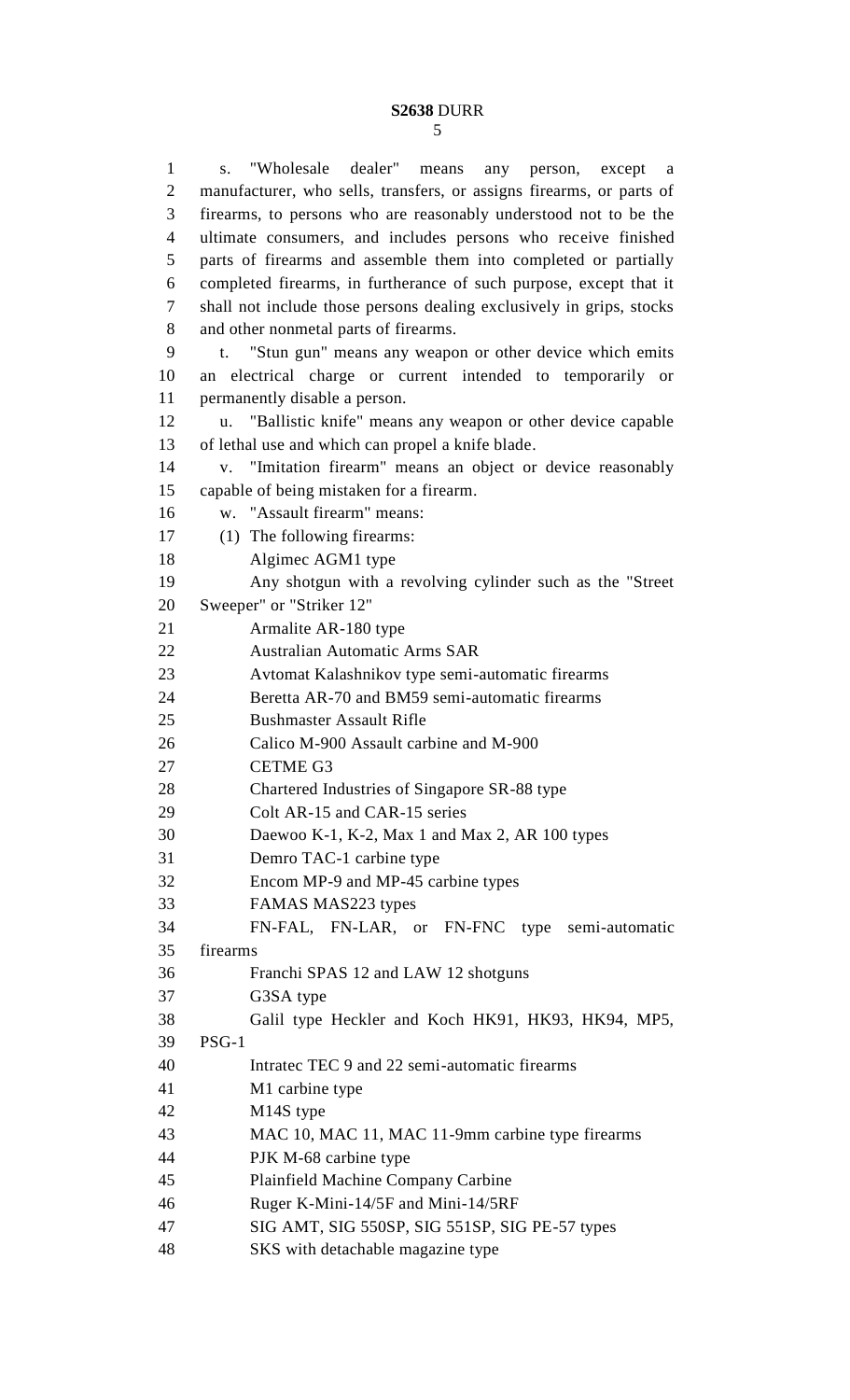- Spectre Auto carbine type
- Springfield Armory BM59 and SAR-48 type
- Sterling MK-6, MK-7 and SAR types
- Steyr A.U.G. semi-automatic firearms
- USAS 12 semi-automatic type shotgun
- Uzi type semi-automatic firearms
- Valmet M62, M71S, M76, or M78 type semi-automatic firearms

Weaver Arm Nighthawk.

 (2) Any firearm manufactured under any designation which is substantially identical to any of the firearms listed above.

 (3) A semi-automatic shotgun with either a magazine capacity exceeding six rounds, a pistol grip, or a folding stock.

 (4) A semi-automatic rifle with a fixed magazine capacity exceeding 10 rounds. "Assault firearm" shall not include a semi- automatic rifle which has an attached tubular device and which is capable of operating only with .22 caliber rimfire ammunition.

 (5) A part or combination of parts designed or intended to convert a firearm into an assault firearm, or any combination of parts from which an assault firearm may be readily assembled if those parts are in the possession or under the control of the same person.

(6) A firearm with a bump stock attached.

 x. "Semi-automatic" means a firearm which fires a single projectile for each single pull of the trigger and is self-reloading or automatically chambers a round, cartridge, or bullet.

 y. "Large capacity ammunition magazine" means a box, drum, tube or other container which is capable of holding more than 10 rounds of ammunition to be fed continuously and directly therefrom into a semi-automatic firearm. The term shall not include an attached tubular device which is capable of holding only .22 caliber rimfire ammunition.

 z. "Pistol grip" means a well-defined handle, similar to that found on a handgun, that protrudes conspicuously beneath the action of the weapon, and which permits the shotgun to be held and fired with one hand.

 aa. "Antique handgun" means a handgun manufactured before 1898, or a replica thereof, which is recognized as being historical in nature or of historical significance and either (1) utilizes a match, friction, flint, or percussion ignition, or which utilizes a pin-fire cartridge in which the pin is part of the cartridge or (2) does not fire fixed ammunition or for which cartridge ammunition is not commercially available.

 bb. "Trigger lock" means a commercially available device approved by the Superintendent of State Police which is operated with a key or combination lock that prevents a firearm from being discharged while the device is attached to the firearm. It may include, but need not be limited to, devices that obstruct the barrel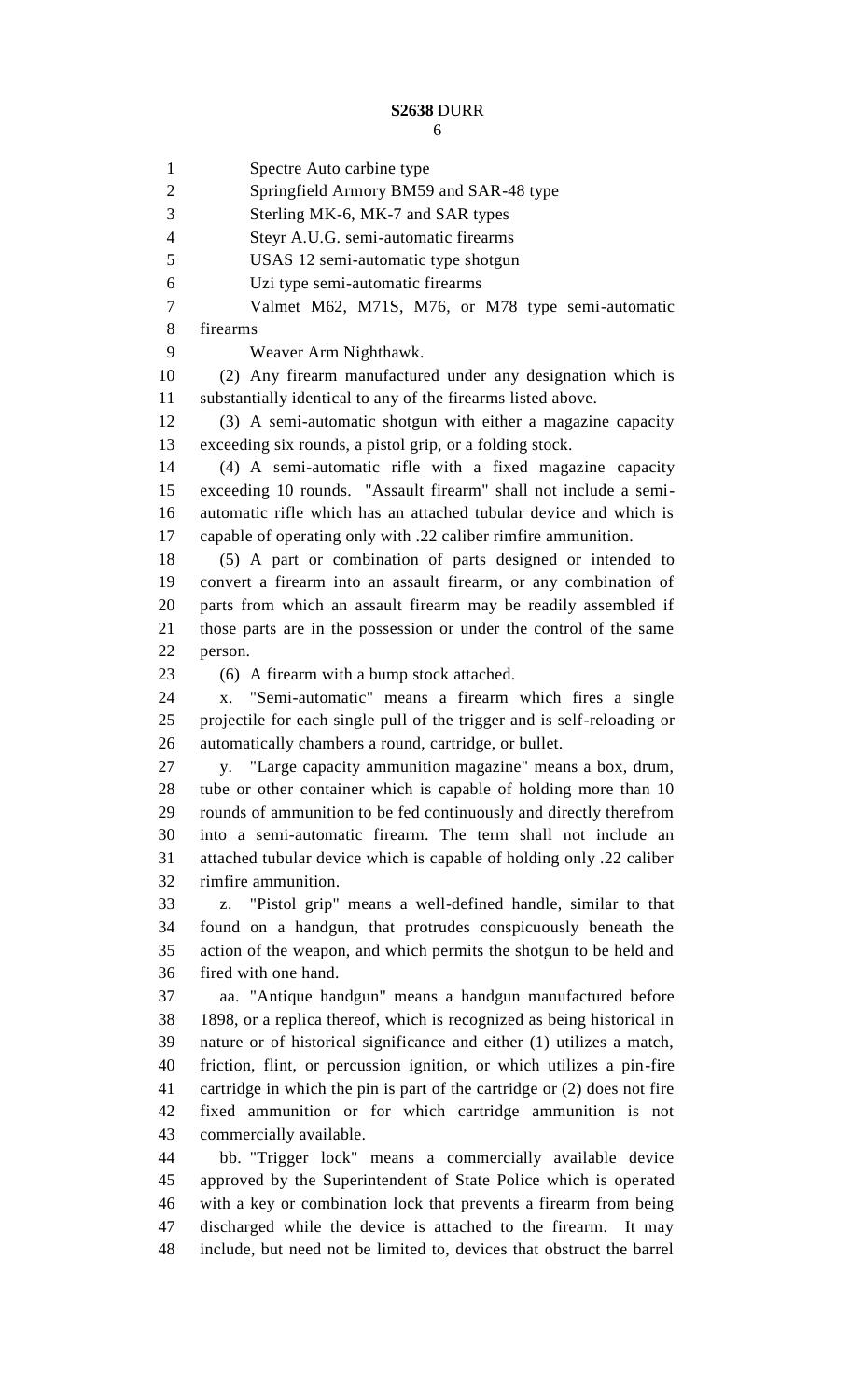or cylinder of the firearm, as well as devices that immobilize the trigger.

 cc. "Trigger locking device" means a device that, if installed on a firearm and secured by means of a key or mechanically, electronically or electromechanically operated combination lock, prevents the firearm from being discharged without first deactivating or removing the device by means of a key or mechanically, electronically or electromechanically operated combination lock.

 dd. **[**"Personalized handgun" means a handgun which incorporates within its design a permanent programmable feature as part of its manufacture that cannot be deactivated and renders the personalized handgun reasonably resistant to being fired except when activated by the lawful owner or other authorized user. No make or model of a handgun shall be deemed to be a "personalized handgun" unless the Personalized Handgun Authorization Commission established pursuant to section 1 of P.L.2019, c.164 (C.2C:58-2.7) has determined in accordance with section 2 of P.L.2019, c.164 (C.2C:58-2.8), that the personalized handgun meets the performance standards and qualifying criteria established pursuant to section 2of P.L.2019, c.164 (C.2C:58-2.8).**]** (Deleted by 22 amendment, P.L., c. ) (pending before the Legislature as this bill)

 ee. "Bump stock" means any device or instrument for a firearm that increases the rate of fire achievable with the firearm by using energy from the recoil of the firearm to generate a reciprocating action that facilitates repeated activation of the trigger.

 ff. "Trigger crank" means any device or instrument to be attached to a firearm that repeatedly activates the trigger of the firearm through the use of a lever or other part that is turned in a circular motion; provided, however, the term shall not include any weapon initially designed and manufactured to fire through the use of a crank or lever.

 gg. "Armor piercing ammunition" means: (1) a projectile or projectile core which may be used in a handgun and is constructed entirely, excluding the presence of traces of other substances, from one or a combination of tungsten alloys, steel, iron, brass, bronze, beryllium copper, or depleted uranium; or (2) a full jacketed projectile larger than .22 caliber designed and intended for use in a handgun and whose jacket has a weight of more than 25 percent of the total weight of the projectile. "Armor piercing ammunition" shall not include shotgun shot required by federal or State environmental or game regulations for hunting purposes, a frangible projectile designed for target shooting, a projectile which the United States Attorney General finds is primarily intended to be used for sporting purposes, or any other projectile or projectile core which the United States Attorney General finds is intended to be used for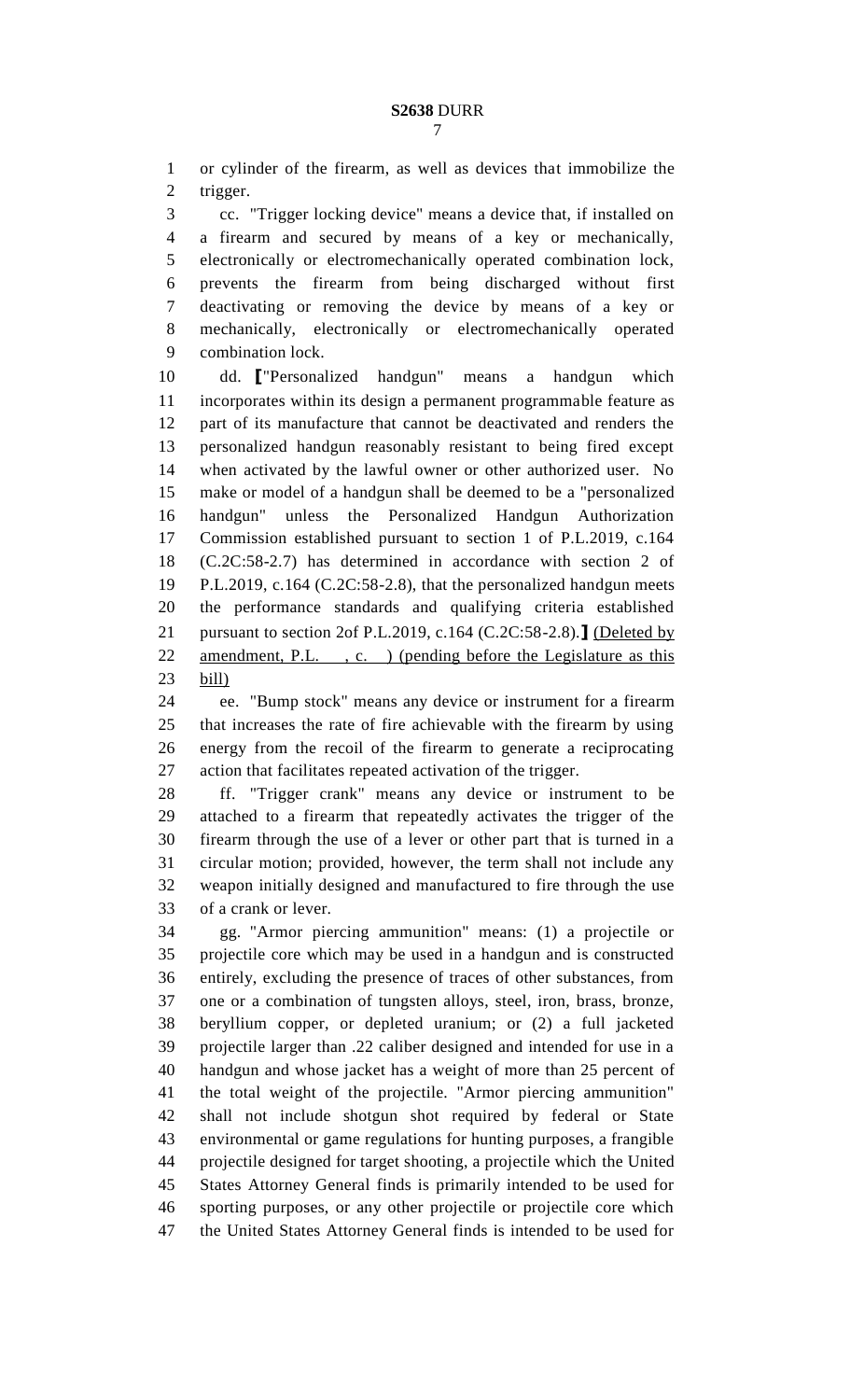industrial purposes, including a charge used in an oil gas well perforating device. hh. "Covert firearm" means any firearm that is constructed in a shape or configuration such that it does not resemble a handgun, rifle, shotgun, or machine gun including, but not limited to, a firearm that resembles a key-chain, pen, cigarette lighter, cigarette package, cellphone, smart phone, wallet, or cane. ii. "Undetectable firearm" means a firearm that: (1) after removal of all parts other than major components, is not as detectable as the Security Exemplar, by walk-through metal detectors calibrated and operated to detect the Security Exemplar; or (2) includes a major component which, if the firearm were subjected to inspection by the types of detection devices commonly used at airports for security screening, would not generate an image that accurately depicts the shape of the component. "Undetectable firearm" shall not be construed to include a firearm subject to the provisions of paragraphs (3) through (6) of subsection (p) of 18 U.S.C. s.922. jj. "Major component" means the slide or cylinder or the frame or receiver of a firearm and, in the case of a rifle or shotgun, also includes the barrel. kk. "Security Exemplar" means the Security Exemplar fabricated in accordance with subparagraph (C) of paragraph (2) of subsection (p) of 18 U.S.C. s.922. ll. **[**"Authorized user" means the lawful owner of a

 personalized handgun or a person to whom the owner has given consent to use the personalized handgun.**]** (Deleted by amendment, P.L. , c. ) (pending before the Legislature as this bill)

(cf: P.L.2019, c.164, s.6)

4. N.J.S.2C:58-2 is amended to read as follows:

 2C:58-2. a. Licensing of retail dealers and their employees. No retail dealer of firearms nor any employee of a retail dealer shall sell or expose for sale, or possess with the intent of selling, any firearm unless licensed to do so as hereinafter provided. The superintendent shall prescribe standards and qualifications for retail dealers of firearms and their employees for the protection of the public safety, health and welfare.

 Applications shall be made in the form prescribed by the superintendent, accompanied by a fee of \$50 payable to the superintendent, and shall be made to a judge of the Superior Court in the county where the applicant maintains his place of business. The judge shall grant a license to an applicant if he finds that the applicant meets the standards and qualifications established by the superintendent and that the applicant can be permitted to engage in business as a retail dealer of firearms or employee thereof without any danger to the public safety, health and welfare. Each license shall be valid for a period of three years from the date of issuance,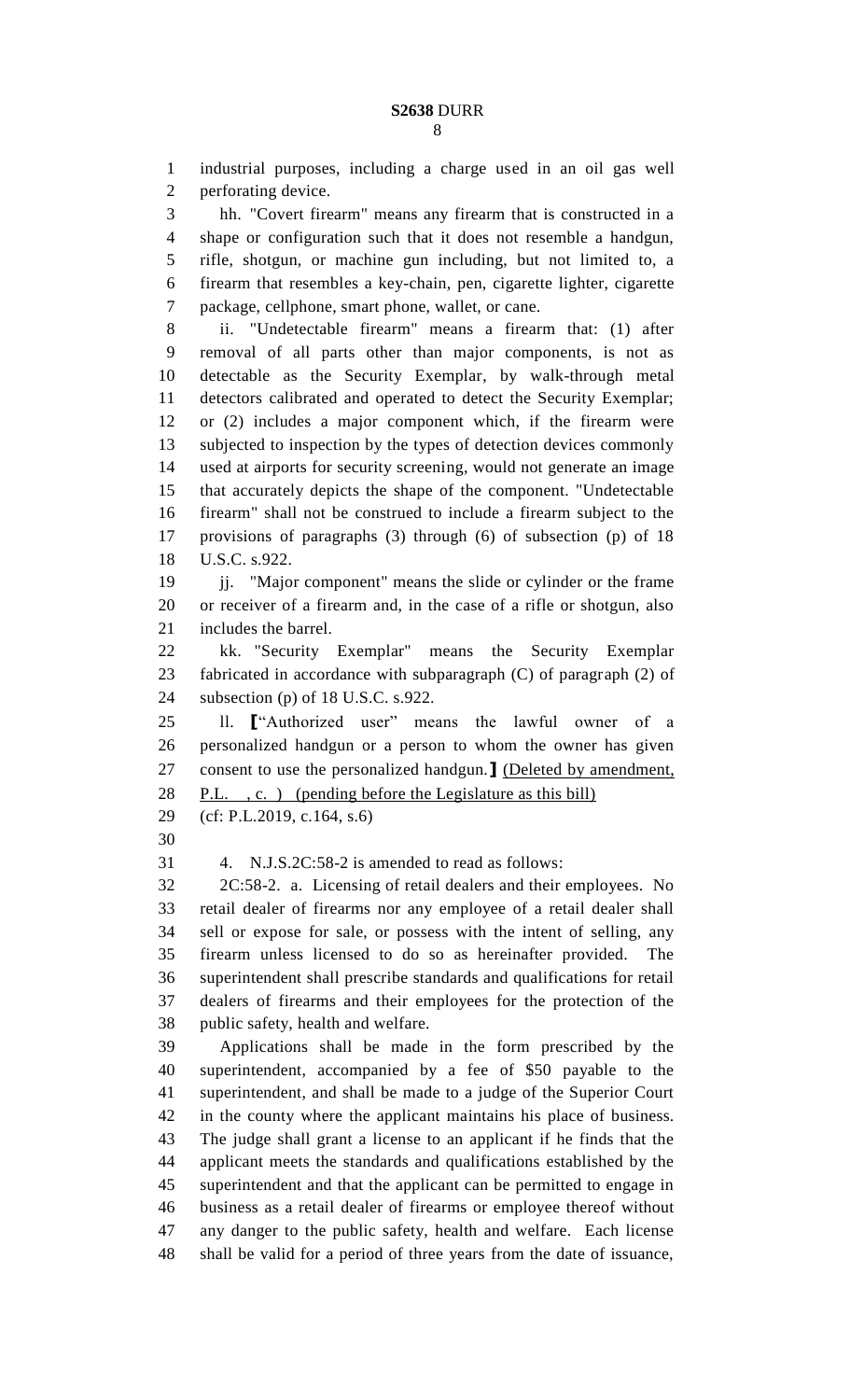and shall authorize the holder to sell firearms at retail in a specified municipality. In addition, every retail dealer shall pay a fee of \$5 for each employee actively engaged in the sale or purchase of firearms. The

 superintendent shall issue a license for each employee for whom said fee has been paid, which license shall be valid for so long as the employee remains in the employ of said retail dealer.

 No license shall be granted to any retail dealer under the age of 21 years or to any employee of a retail dealer under the age of 18 or to any person who could not qualify to obtain a permit to purchase a handgun or a firearms purchaser identification card, or to any corporation, partnership or other business organization in which the actual or equitable controlling interest is held or possessed by such an ineligible person.

 All licenses shall be granted subject to the following conditions, for breach of any of which the license shall be subject to revocation on the application of any law enforcement officer and after notice and hearing by the issuing court:

 (1) The business shall be carried on only in the building or buildings designated in the license, provided that repairs may be made by the dealer or his employees outside of such premises.

 (2) The license or a copy certified by the issuing authority shall be displayed at all times in a conspicuous place on the business premises where it can be easily read.

 (3) No firearm or imitation thereof shall be placed in any window or in any other part of the premises where it can be readily seen from the outside.

 (4) No rifle or shotgun, except antique rifles or shotguns, shall be delivered to any person unless such person possesses and exhibits a valid firearms purchaser identification card and furnishes the seller, on the form prescribed by the superintendent, a certification signed by him setting forth his name, permanent address, firearms purchaser identification card number and such other information as the superintendent may by rule or regulation require. The certification shall be retained by the dealer and shall be made available for inspection by any law enforcement officer at any reasonable time.

(5) No handgun shall be delivered to any person unless:

 (a) Such person possesses and exhibits a valid permit to purchase a firearm and at least seven days have elapsed since the date of application for the permit;

 (b) The person is personally known to the seller or presents evidence of his identity;

(c) The handgun is unloaded and securely wrapped;

 (d) The handgun is accompanied by a trigger lock or a locked case, gun box, container or other secure facility; provided, however, this provision shall not apply to antique handguns **[**or personalized handguns included in the roster pursuant to section 2 of P.L.2019,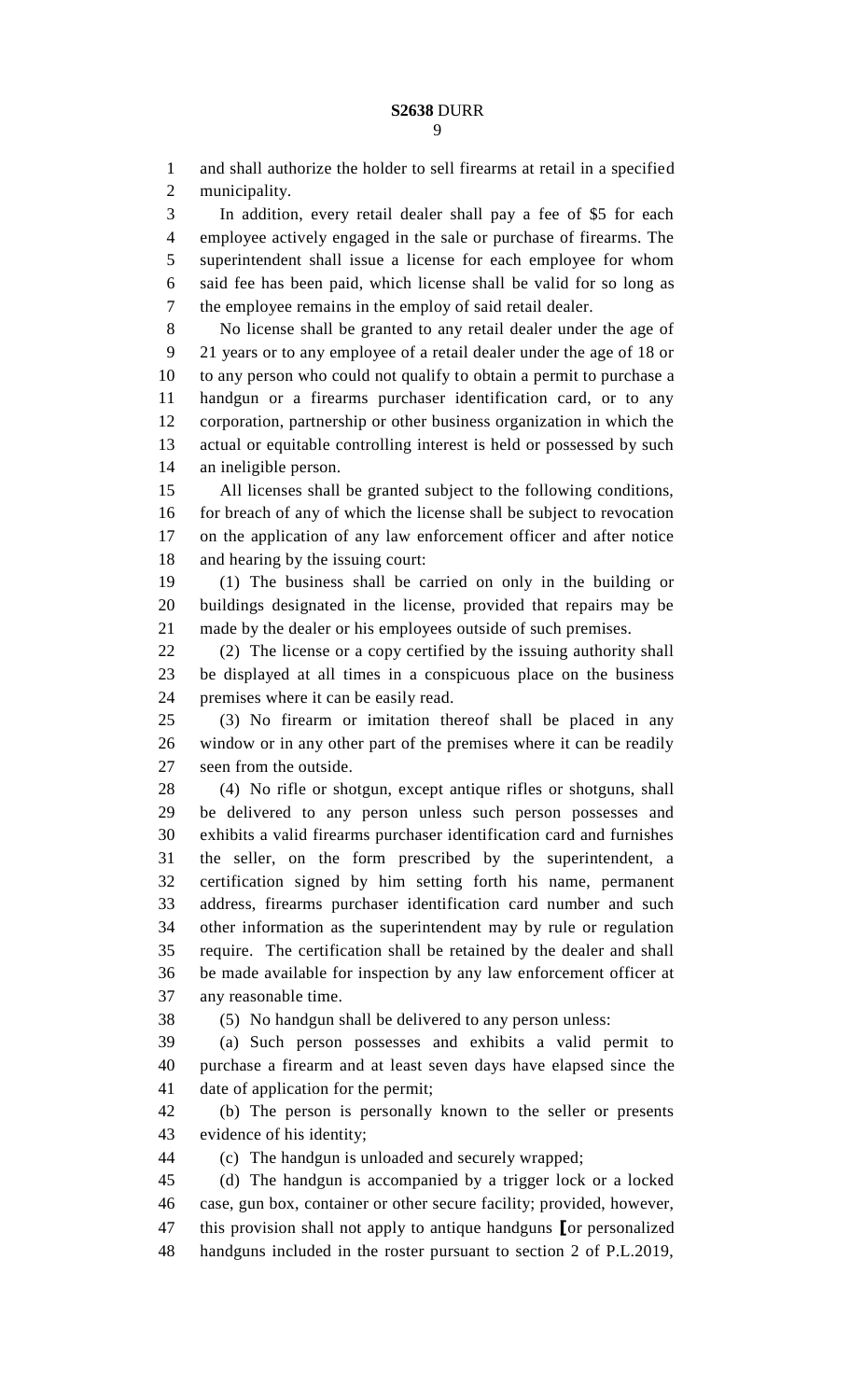c.164 (C.2C:58-2.8)**]**. The **[**exemptions**]** exemption afforded under this subparagraph for antique handguns **[**and personalized handguns**]** shall be narrowly construed, limited solely to the requirements set forth herein and shall not be deemed to afford or authorize any other exemption from the regulatory provisions governing firearms set forth in chapter 39 and chapter 58 of Title 2C of the New Jersey Statutes; and

(e) (Deleted by amendment, P.L.2019, c.164)

 (6) The dealer shall keep a true record of every handgun sold, given or otherwise delivered or disposed of, in accordance with the provisions of subsections b. through e. of this section and the record shall note whether a trigger lock, locked case, gun box, container or other secure facility was delivered along with the handgun.

 (7) A dealer shall not knowingly deliver more than one handgun to any person within any 30-day period. This limitation shall not apply to:

 (a) a federal, State, or local law enforcement officer or agency purchasing handguns for use by officers in the actual performance of their law enforcement duties;

 (b) a collector of handguns as curios or relics as defined in Title 18, United States Code, section 921 (a) (13) who has in his possession a valid Collector of Curios and Relics License issued by the federal Bureau of Alcohol, Tobacco, Firearms and Explosives;

 (c) transfers of handguns among licensed retail dealers, registered wholesale dealers and registered manufacturers;

 (d) any transaction where the person has purchased a handgun from a licensed retail dealer and has returned that handgun to the dealer in exchange for another handgun within 30 days of the original transaction, provided the retail dealer reports the exchange transaction to the superintendent; or

 (e) any transaction where the superintendent issues an exemption from the prohibition in this subsection pursuant to the provisions of section 4 of P.L.2009, c.186 (C.2C:58-3.4).

 b. Records. Every person engaged in the retail business of selling, leasing or otherwise transferring a handgun, as a retail dealer or otherwise, shall keep a register in which shall be entered the time of the sale, lease or other transfer, the date thereof, the name, age, date of birth, complexion, occupation, residence and a physical description including distinguishing physical characteristics, if any, of the purchaser, lessee or transferee, the name and permanent home address of the person making the sale, lease or transfer, the place of the transaction, and the make, model, manufacturer's number, caliber and other marks of identification on such handgun and such other information as the superintendent shall deem necessary for the proper enforcement of this chapter. The register shall be retained by the dealer and shall be made available at all reasonable hours for inspection by any law enforcement officer.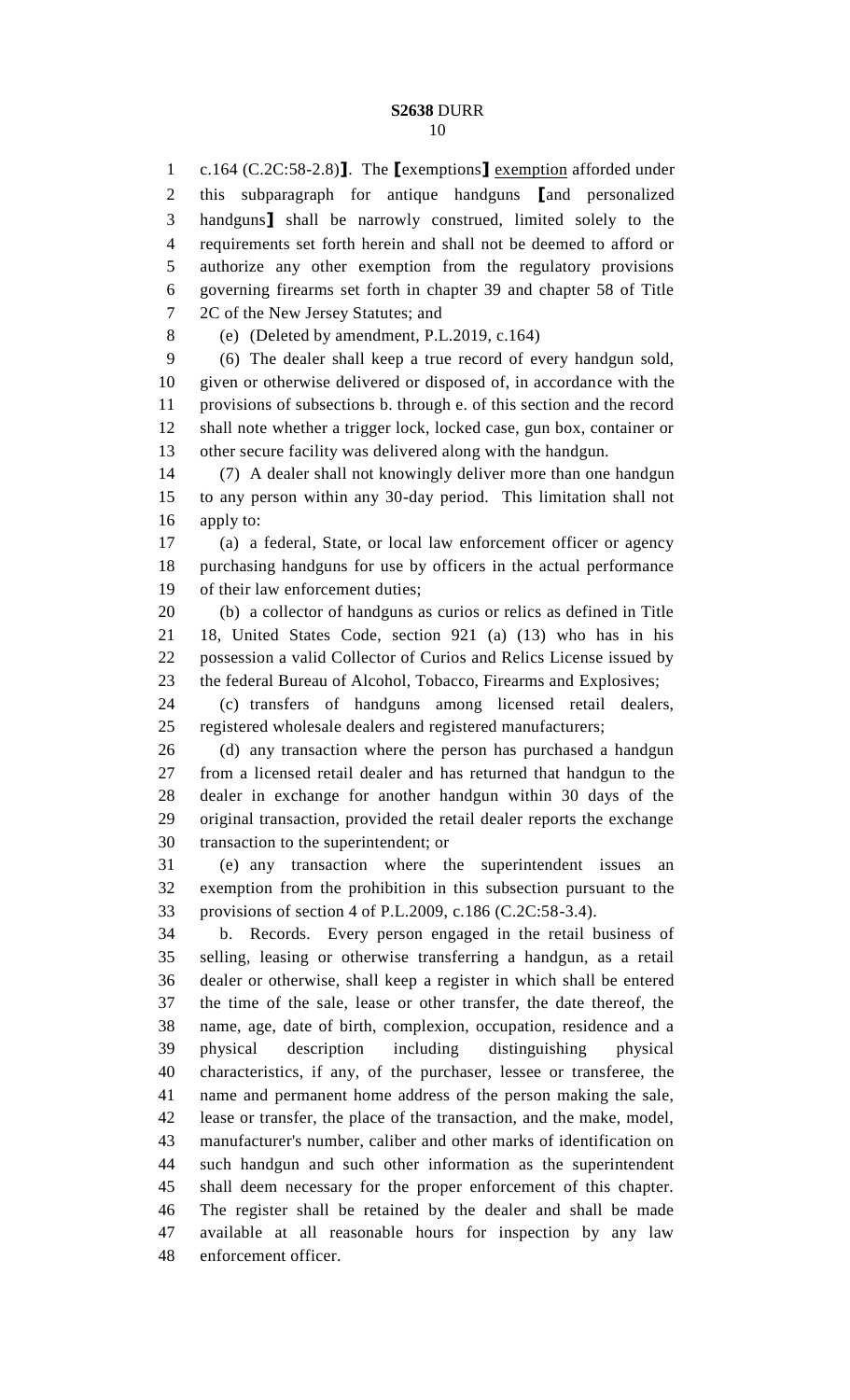#### **S2638** DURR

 c. Forms of register. The superintendent shall prepare the form of the register as described in subsection b. of this section and furnish the same in triplicate to each person licensed to be engaged in the business of selling, leasing or otherwise transferring firearms. d. Signatures in register. The purchaser, lessee or transferee of any handgun shall sign, and the dealer shall require him to sign his name to the register, in triplicate, and the person making the sale, lease or transfer shall affix his name, in triplicate, as a witness to the signature. The signatures shall constitute a representation of the accuracy of the information contained in the register. e. Copies of register entries; delivery to chief of police or county clerk. Within five days of the date of the sale, assignment or transfer, the dealer shall deliver or mail by certified mail, return receipt requested, legible copies of the register forms to the office of the chief of police of the municipality in which the purchaser resides, or to the office of the captain of the precinct of the municipality in which the purchaser resides, and to the superintendent. If hand delivered a receipt shall be given to the dealer therefor. Where a sale, assignment or transfer is made to a purchaser who resides in a municipality having no chief of police, the dealer shall, within five days of the transaction, mail a duplicate copy of the register sheet to the clerk of the county within which the purchaser resides. (cf: P.L.2019, c.164, s.7) 5. The following sections are repealed: Sections 1 through 5 of P.L.2019, c.164 (C.2C:58-2.7 through C.2C:58-2.11); and Section 8 of P.L.2002, c.130 (C.59:2-11). 6. This act shall take effect immediately. STATEMENT This bill protects law abiding firearm owners from overly burdensome government infringement on the constitutional right to keep and bear arms by prohibiting State imposition of mandatory firearm liability insurance for firearm owners, prohibiting any requirement that new semi-automatic handguns be equipped with microstamping technology in order to be sold in the State, and repealing the personalized handgun law. Under the bill, a person would not be required to obtain a firearm liability insurance policy in order to possess a firearm lawfully in this State. Additionally under the bill, a person licensed or registered as a manufacturer, wholesale dealer of firearms, retail dealer of firearms, or one of their agents acting in the course of the